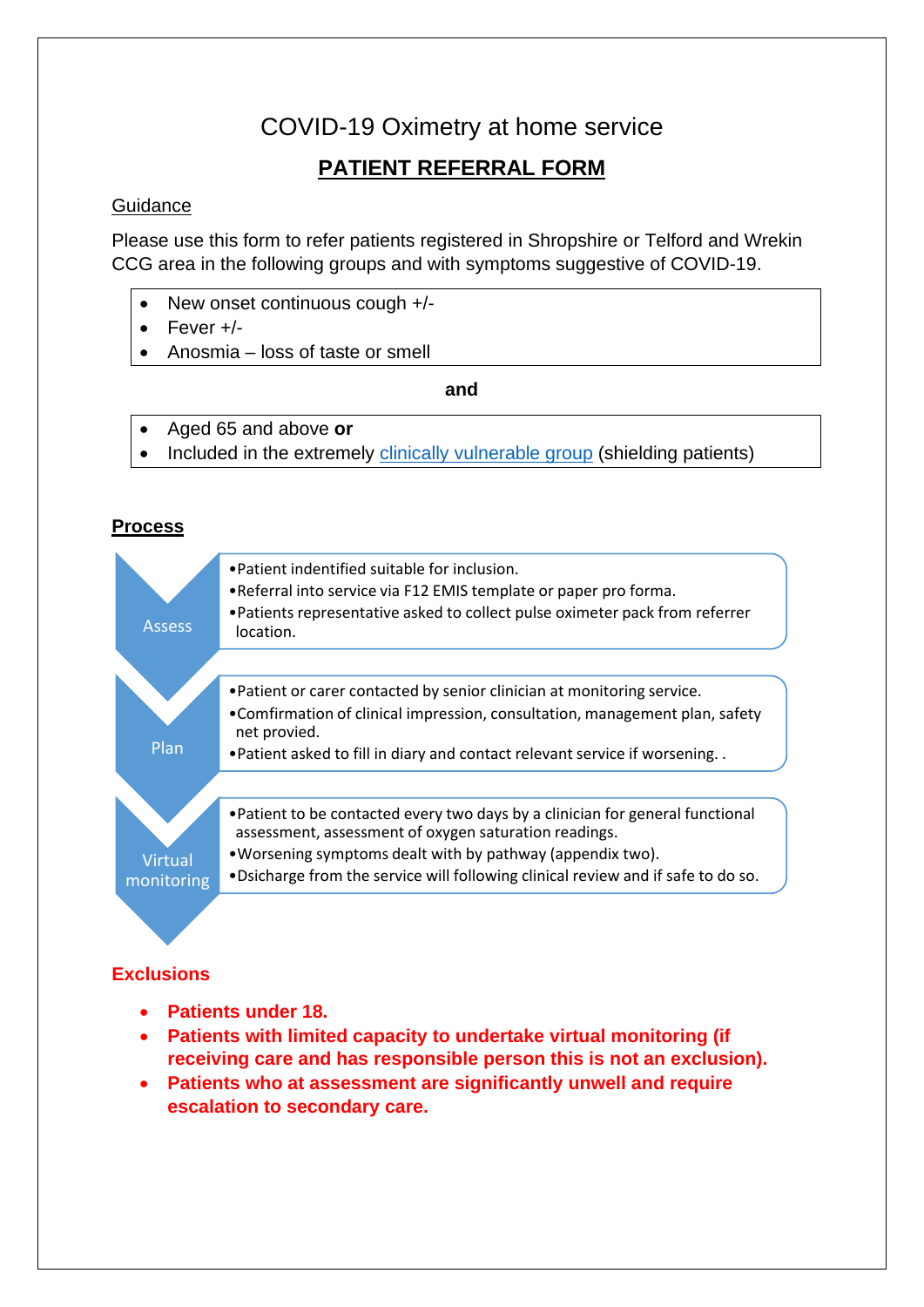



7See also: https://www.cebm.net/covid-19/what-is-the-efficacy-and-safety-of-rapid-exercise-tests-for-exertional-desaturation-in-covid-19/

### Patient details

| <b>First Names:</b> | Click here to enter text. |
|---------------------|---------------------------|
| Last name:          | Click here to enter text. |
| <b>NHS Number:</b>  | Click here to enter text. |
| Date of Birth       | Click here to enter text. |
|                     |                           |
| Phone:              | Click here to enter text. |
| Phone <sub>2:</sub> | Click here to enter text. |
| Email:              | Click here to enter text. |
| Address:            | Click here to enter text. |